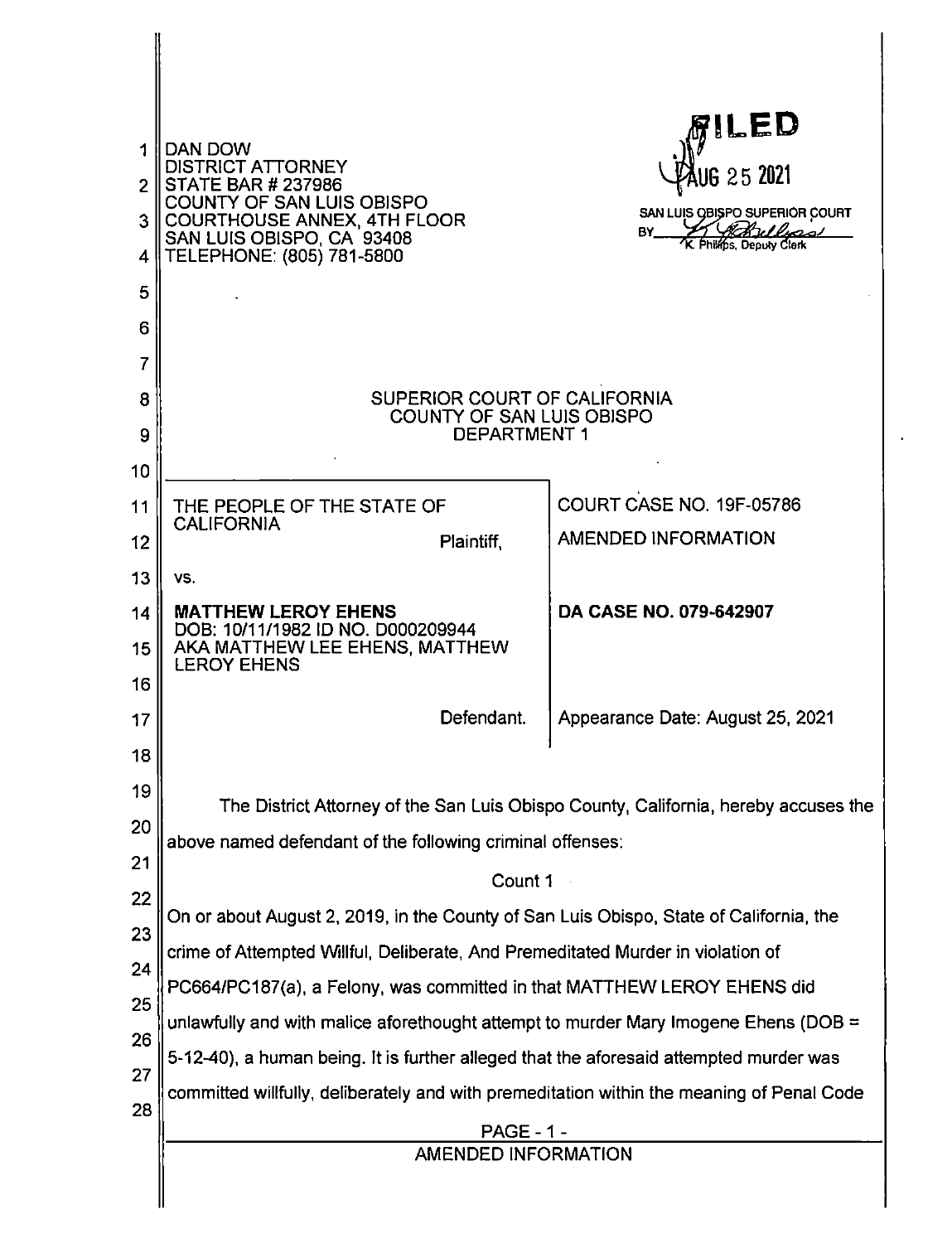| 1              | section 189 and is a serious felony pursuant to Penal Code section 1192.7(c)(9).             |
|----------------|----------------------------------------------------------------------------------------------|
| $\overline{2}$ | NOTICE: The above offense is a violent felony within the meaning of Penal Code Section       |
| 3              | 667.5(c)(12).                                                                                |
| 4              | C,<br>Enhancement                                                                            |
| 5              | PC12022.7(c): Spec Alleg- Gbi - Elderly Victim                                               |
| 6              | It is further alleged pursuant to Penal Code section 12022.7(c) as to Count 1 that in the    |
| 7              | commission of the above offense the said defendant, MATTHEW LEROY EHENS,                     |
| 8              | personally inflicted great bodily injury upon Mary Imogene Ehens, not an accomplice, who     |
| 9              | was 70 years of age and older.                                                               |
| 10             | NOTICE: This offense is a serious felony and a violent felony within the meaning of Penal    |
| 11             | Code sections 1192.7(c)(8) and 667.5(c)(8)                                                   |
| 12             | Enhancement                                                                                  |
| 13             | PC12022(b)(1): Spec Alleg-Use Of Deadly Weapon                                               |
| 14             | It is further alleged as to Count 1 that in the attempted commission of the above offense,   |
| 15             | the said defendant, MATTHEW LEROY EHENS, personally used a deadly or dangerous               |
| 16             | weapon(s), to wit, a knife, said use not being an element of the above offense, within the   |
| 17             | meaning of Penal Code Section 12022(b)(1) and causing the above offense to be a              |
| 18             | serious felony within the meaning of Penal Code section 1192.7(c)(23).                       |
| 19             | Count 2                                                                                      |
| 20             | On or about August 2, 2019, in the County of San Luis Obispo, State of California, the       |
| 21             | crime of Aggravated Mayhem in violation of PC205, a Felony, was committed in that            |
| 22             | MATTHEW LEROY EHENS did unlawfully and under circumstances manifesting extreme               |
| 23             | indifference to the physical or psychological well being of another, intentionally cause     |
| 24             | permanent disability or disfigurement or deprivation of a limb, organ or part of the body of |
| 25             | Mary Imogene Ehens.                                                                          |
| 26             | NOTICE: The above offense is a serious felony within the meaning of Penal Code Section       |
| 27             | 1192.7(c) and a violent felony within the meaning of Penal Code Section 667.5(c)             |
| 28             |                                                                                              |
|                | <b>PAGE - 2 -</b><br><b>AMENDED INFORMATION</b>                                              |
|                |                                                                                              |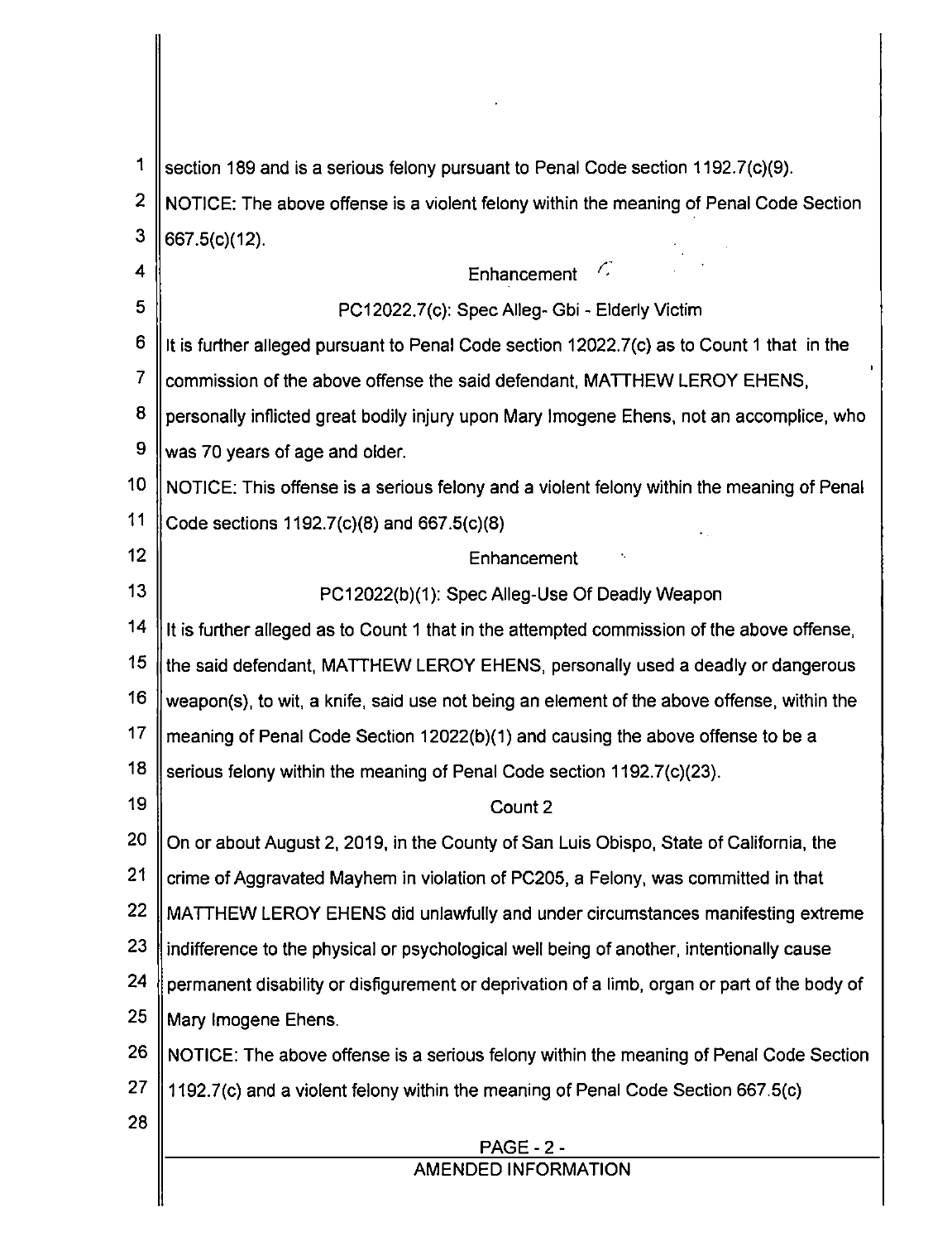| 1  | Count 3                                                                                        |  |  |
|----|------------------------------------------------------------------------------------------------|--|--|
| 2  | On or about August 2, 2019, in the County of San Luis Obispo, State of California, the         |  |  |
| 3  | crime of Torture in violation of PC206, a Felony, was committed in that MATTHEW LEROY          |  |  |
| 4  | EHENS did unlawfully and with the intent to cause cruel and extreme pain and suffering for     |  |  |
| 5  | the purpose of revenge, extortion, persuasion and for a sadistic purpose, inflict great bodily |  |  |
| 6  | injury, as defined in Penal Code section 12022.7, upon Mary Imogene Ehens.                     |  |  |
| 7  | Enhancement $\sum_{i=1}^{n}$                                                                   |  |  |
| 8  | PC12022(b)(1): Spec Alleg-Use Of Deadly Weapon                                                 |  |  |
| 9  | It is further alleged as to Count 3 that in the commission and attempted commission of the     |  |  |
| 10 | above offense, the said defendant, MATTHEW LEROY EHENS, personally used a deadly               |  |  |
| 11 | and dangerous weapon(s), to wit, knife, said use not being an element of the above             |  |  |
| 12 | offense, within the meaning of Penal Code Section 12022(b)(1) and causing the above            |  |  |
| 13 | offense to be a serious felony within the meaning of Penal Code section 1192.7(c)(23).         |  |  |
| 14 | Count 4                                                                                        |  |  |
| 15 | On or about August 2, 2019, in the County of San Luis Obispo, State of California, the         |  |  |
| 16 | crime of Elder Or Dependent Adult Abuse, Infliction Of Injury in violation of PC368(b)(1), a   |  |  |
| 17 | Felony, was committed in that MATTHEW LEROY EHENS did, under circumstances and                 |  |  |
| 18 | conditions likely to produce great bodily harm and death, knowingly and willfully cause and    |  |  |
| 19 | permit the victim, Mary Imogene Ehens (DOB = 5-12-1940), an elder adult, to suffer, or         |  |  |
| 20 | inflicted thereon, unjustifiable physical pain or mental suffering or, having the care and     |  |  |
| 21 | custody of said victim, willfully caused or permitted her to be placed in a situation in which |  |  |
| 22 | her health was endangered, and reasonably knew or reasonably should have known that            |  |  |
| 23 | said person, Mary Imogene Ehens, was an elder adult. It is further alleged, pursuant to        |  |  |
| 24 | section 368(b)(2), that said victim suffered great bodily injury.                              |  |  |
| 25 |                                                                                                |  |  |
| 26 |                                                                                                |  |  |
| 27 |                                                                                                |  |  |
| 28 | <b>PAGE - 3 -</b>                                                                              |  |  |
|    | AMENDED INFORMATION                                                                            |  |  |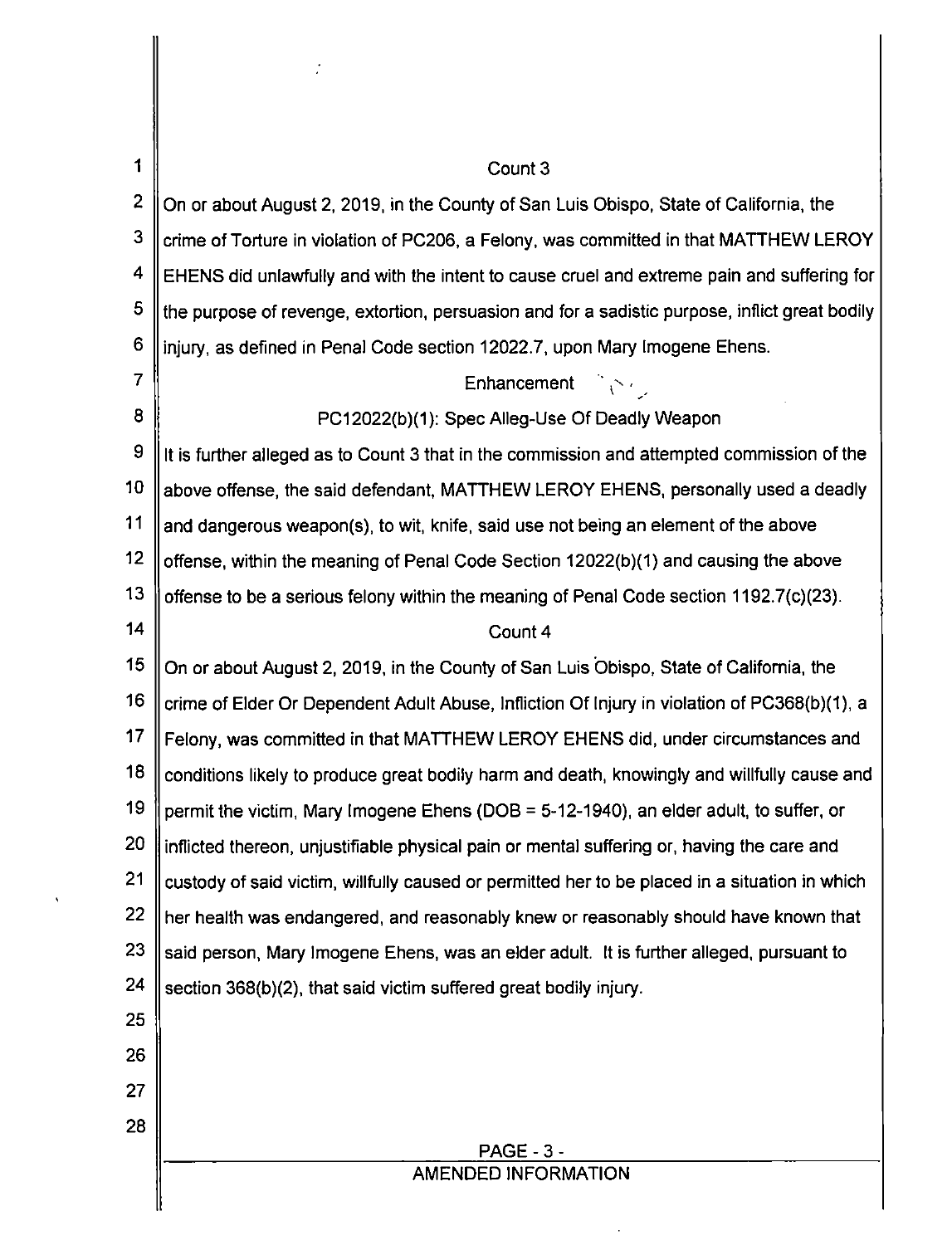| 1               | Enhancement                                                                                    |
|-----------------|------------------------------------------------------------------------------------------------|
| $\mathbf{2}$    | PC12022.7(c): Spec Alleg- Gbi - Elderly Victim                                                 |
| 3               | It is further alleged pursuant to Penal Code section 12022.7(c) as to Count 4 that in the      |
| 4               | commission of the above offense the said defendant, MATTHEW LEROY EHENS,                       |
| 5               | personally inflicted great bodily injury upon Mary Imogene Ehens, not an accomplice, who       |
| 6               | was 70 years of age and older.                                                                 |
| $\overline{7}$  | NOTICE: The above offense is a serious felony within the meaning of Penal Code Section         |
| 8               | 1192.7(c).                                                                                     |
| 9               | NOTICE: This offense is a serious felony and a violent felony within the meaning of Penal      |
| 10              | Code sections 1192.7(c)(8) and 667.5(c)(8)                                                     |
| 11              | Enhancement                                                                                    |
| 12              | PC12022(b)(1): Spec Alleg-Use Of Deadly Weapon                                                 |
| 13              | It is further alleged as to Count 4 that in the commission or attempted commission of the      |
| 14              | above offense, the said defendant, MATTHEW LEROY EHENS, personally used a                      |
| 15 <sub>1</sub> | deadly or dangerous weapon(s), to wit, a knife, said use not being an element of the above     |
| 16              | offense, within the meaning of Penal Code Section 12022(b)(1) and causing the above            |
| 17              | offense to be a serious felony within the meaning of Penal Code section 1192.7(c)(23).         |
| 18              | Count 5                                                                                        |
| 19              | On or about August 2, 2019, in the County of San Luis Obispo, State of California, the         |
| 20              | crime of Evading An Officer, Willful Disregard in violation of VC2800.2(a), a Felony, was      |
| 21              | committed in that MATTHEW LEROY EHENS did willfully and unlawfully, while operating a          |
| 22              | motor vehicle and with the intent to evade, flee and otherwise attempt to elude a pursuing     |
| 23              | peace officer's motor vehicle while all of the following conditions existed: the peace         |
| 24              | officer's motor vehicle exhibited at least one lighted red lamp visible from the front and the |
| 25              | defendant saw and reasonably should have seen the lamp, the peace officer's motor              |
| 26              | vehicle was sounding its siren as was reasonably necessary, the peace officer's motor          |
| 27              | vehicle was distinctively marked, the peace officer's motor vehicle was operated by a          |
| 28              |                                                                                                |
|                 | <b>PAGE - 4 -</b><br><b>AMENDED INFORMATION</b>                                                |
|                 |                                                                                                |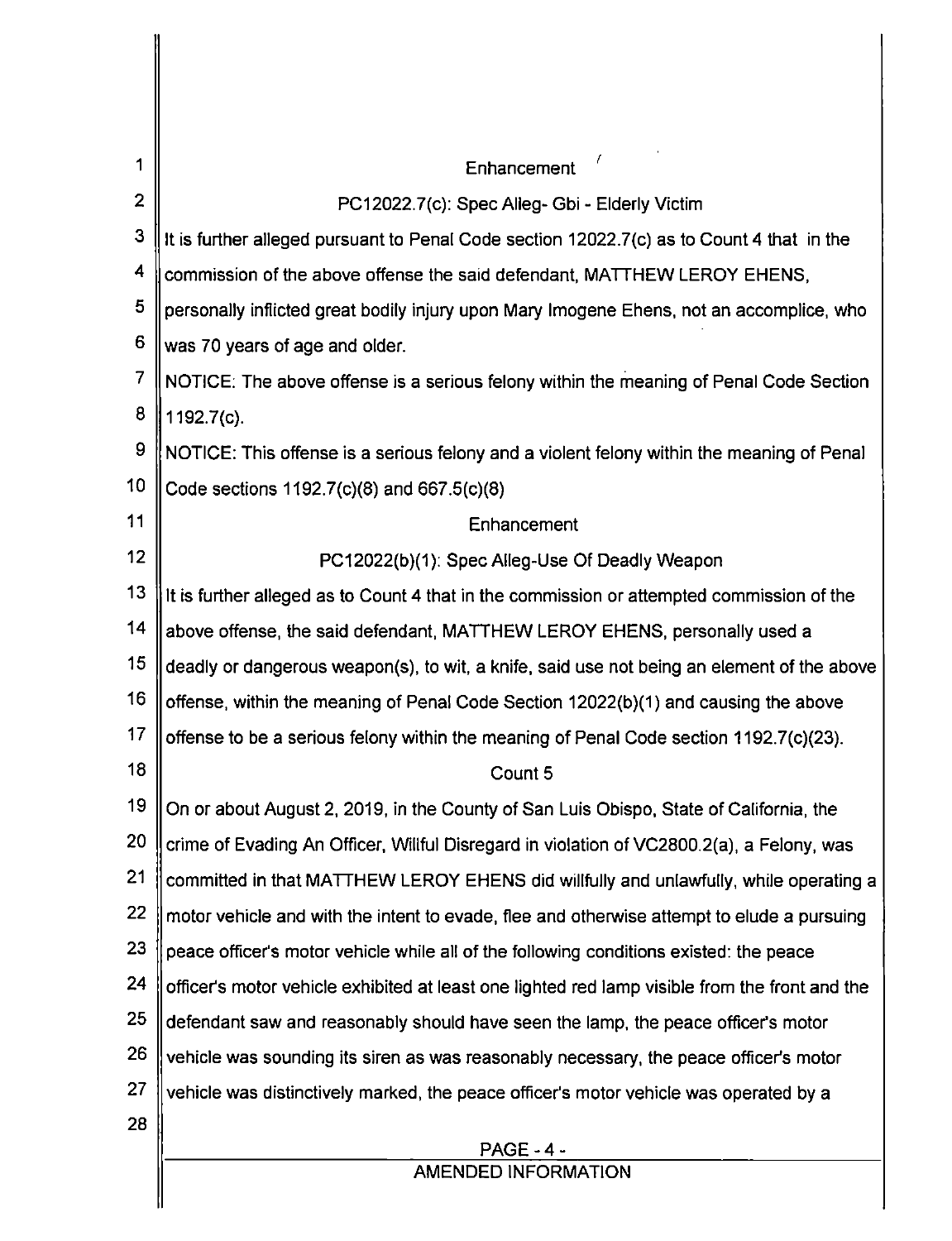| 1  | peace officer. It is further alleged that the defendant drove with a willful wanton disregard |  |  |
|----|-----------------------------------------------------------------------------------------------|--|--|
| 2  | for the safety of persons and property.                                                       |  |  |
| 3  | Count 6                                                                                       |  |  |
| 4  | On or about August 2, 2019, in the County of San Luis Obispo, State of California, the        |  |  |
| 5  | crime of Assault With A Deadly Weapon in violation of PC245(a)(1), a Felony, was              |  |  |
| 6  | committed in that MATTHEW LEROY EHENS did willfully and unlawfully commit an                  |  |  |
| 7  | assault upon Mary Imogene Ehens with a deadly weapon, to wit, knife.                          |  |  |
| 8  | NOTICE: The above offense is a serious felony within the meaning of Penal Code Section        |  |  |
| 9  | 1192.7(c).                                                                                    |  |  |
| 10 | Enhancement                                                                                   |  |  |
| 11 | PC12022.7(c): Spec Alleg- Gbi - Elderly Victim                                                |  |  |
| 12 | It is further alleged pursuant to Penal Code section 12022.7(c) as to count 6 that in the     |  |  |
| 13 | commission of the above offense the said defendant, MATTHEW LEROY EHENS,                      |  |  |
| 14 | personally inflicted great bodily injury upon Mary Imogene Ehens, not an accomplice, who      |  |  |
| 15 | was 70 years of age and older.                                                                |  |  |
| 16 | NOTICE: The above offense is a serious felony within the meaning of Penal Code Section        |  |  |
| 17 | 1192.7(c).                                                                                    |  |  |
| 18 | NOTICE: This offense is a serious felony and a violent felony within the meaning of Penal     |  |  |
| 19 | Code sections 1192.7(c)(8) and 667.5(c)(8)                                                    |  |  |
| 20 | Count 7                                                                                       |  |  |
| 21 | On or about August 2, 2019, in the County of San Luis Obispo, State of California, the        |  |  |
| 22 | crime of Battery With Serious Bodily Injury in violation of PC243(d), a Felony, was           |  |  |
| 23 | committed in that MATTHEW LEROY EHENS did willfully and unlawfully use force and              |  |  |
| 24 | violence upon the person of Mary Imogene Ehens, resulting in the infliction of serious        |  |  |
| 25 | bodily injury on such person.                                                                 |  |  |
| 26 | NOTICE: The above offense is a serious felony within the meaning of Penal Code Section        |  |  |
| 27 | 1192.7(c).                                                                                    |  |  |
| 28 |                                                                                               |  |  |
|    | <b>PAGE - 5 -</b><br>AMENDED INFORMATION                                                      |  |  |
|    |                                                                                               |  |  |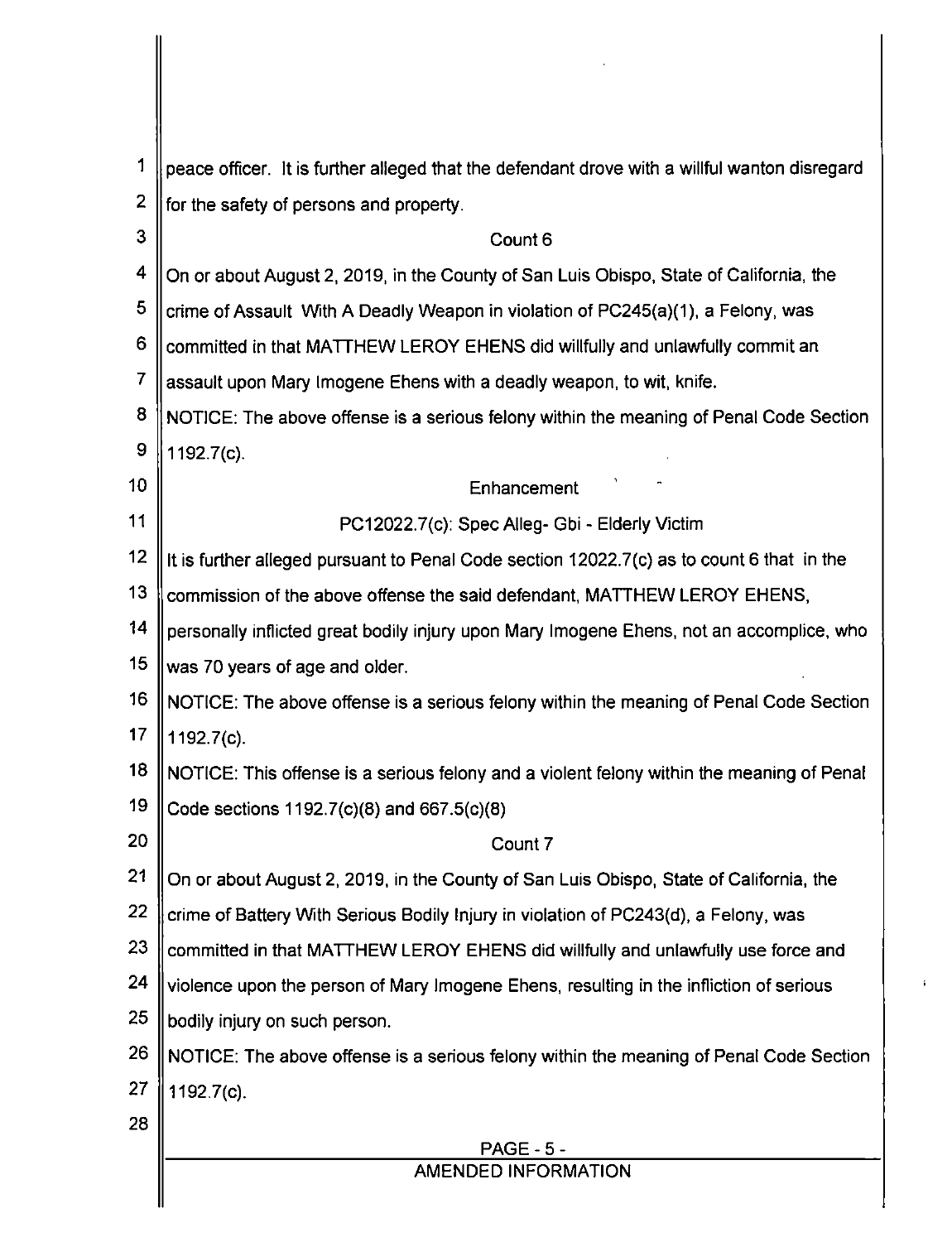| 1              | Enhancement                                                                               |
|----------------|-------------------------------------------------------------------------------------------|
| $\overline{2}$ | PC12022.7(c): Spec Alleg- Gbi - Elderly Victim                                            |
| $\mathbf{3}$   | It is further alleged pursuant to Penal Code section 12022.7(c) as to count 7 that in the |
| 4              | commission of the above offense the said defendant, MATTHEW LEROY EHENS,                  |
| 5              | personally inflicted great bodily injury upon Mary Imogene Ehens, not an accomplice, who  |
| 6              | was 70 years of age and older.                                                            |
| $\overline{7}$ | NOTICE: The above offense is a serious felony within the meaning of Penal Code Section    |
| 8              | 1192.7(c).                                                                                |
| 9              | NOTICE: This offense is a serious felony and a violent felony within the meaning of Penal |
| 10             | Code sections 1192.7(c)(8) and 667.5(c)(8)                                                |
| 11             |                                                                                           |
| 12             |                                                                                           |
| 13             |                                                                                           |
| 14             |                                                                                           |
| 15             |                                                                                           |
| 16             |                                                                                           |
| 17             |                                                                                           |
| 18             |                                                                                           |
| 19             |                                                                                           |
| 20             |                                                                                           |
| 21             |                                                                                           |
| 22             |                                                                                           |
| 23             |                                                                                           |
| 24             |                                                                                           |
| 25             |                                                                                           |
| 26             |                                                                                           |
| 27             |                                                                                           |
| 28             |                                                                                           |
|                | <b>PAGE - 6 -</b><br><b>AMENDED INFORMATION</b>                                           |
|                |                                                                                           |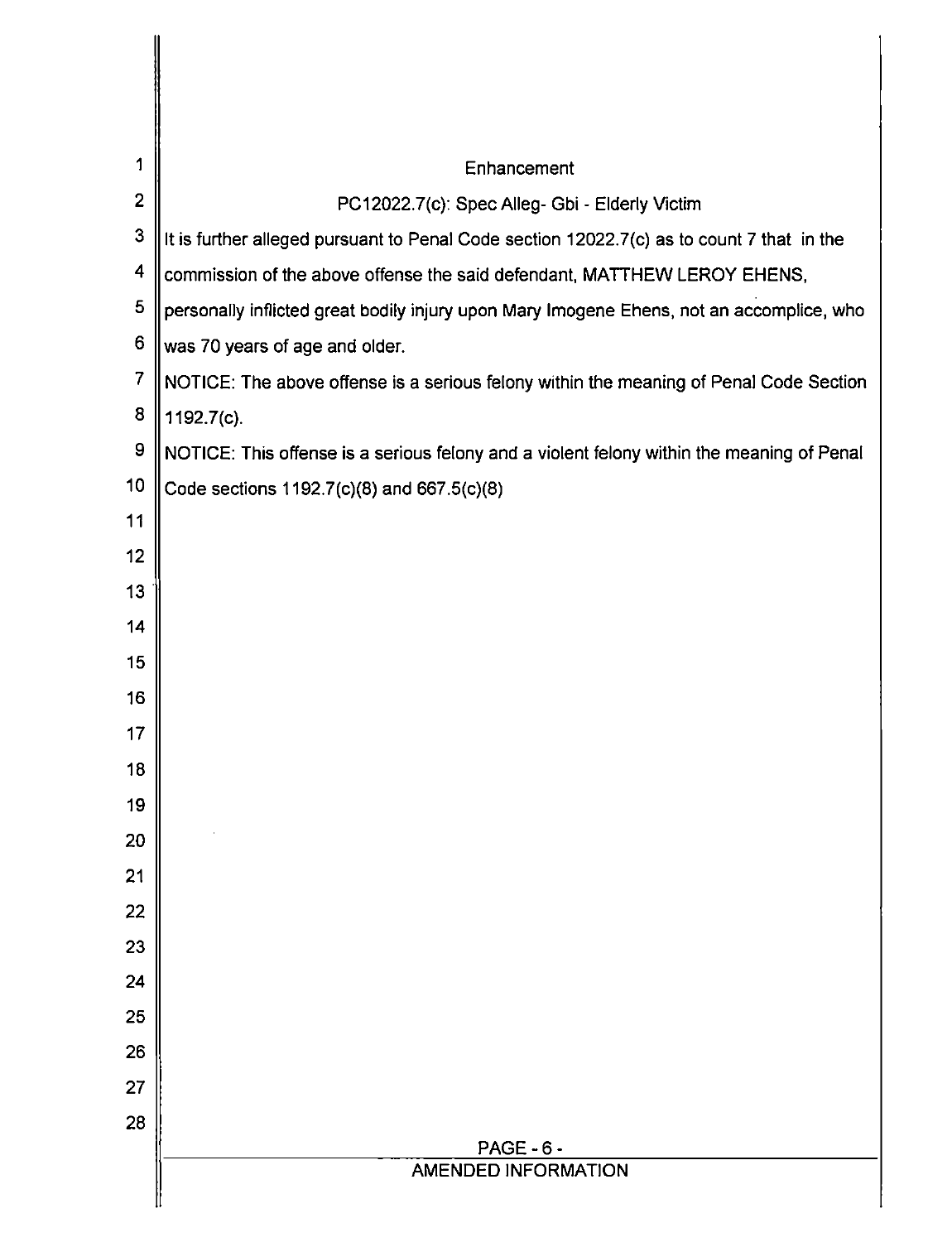|                | ,                                                                                    |
|----------------|--------------------------------------------------------------------------------------|
|                |                                                                                      |
|                |                                                                                      |
| 1              | Contrary to the form, force and effect of that statute in such cases made and        |
| $\overline{2}$ | provided and against the peace and dignity of the people of the State of California. |
| 3              | Dated: August 25, 2021                                                               |
| 4              | DAN DOW<br>J.                                                                        |
| 5              | <b>DISTRICT ATTORNEY</b>                                                             |
| 6              |                                                                                      |
| 7              |                                                                                      |
| 8              | By:<br><b>KRISTIN L BARNARD</b>                                                      |
| 9              | DEPUTY DISTRICT ATTORNEY                                                             |
| 10             |                                                                                      |
| 11             |                                                                                      |
| 12             |                                                                                      |
| 13             |                                                                                      |
| 14<br>15       |                                                                                      |
| 16             |                                                                                      |
| 17             |                                                                                      |
| 18             |                                                                                      |
| 19             |                                                                                      |
| 20             |                                                                                      |
| 21             |                                                                                      |
| 22             |                                                                                      |
| 23             |                                                                                      |
| 24             |                                                                                      |
| 25             |                                                                                      |
| 26             |                                                                                      |
| 27             |                                                                                      |
| 28             | <b>PAGE - 7 -</b>                                                                    |
|                | <b>AMENDED INFORMATION</b>                                                           |
|                |                                                                                      |

 $\boldsymbol{\prime}$ 

 $\hat{\boldsymbol{\gamma}}$